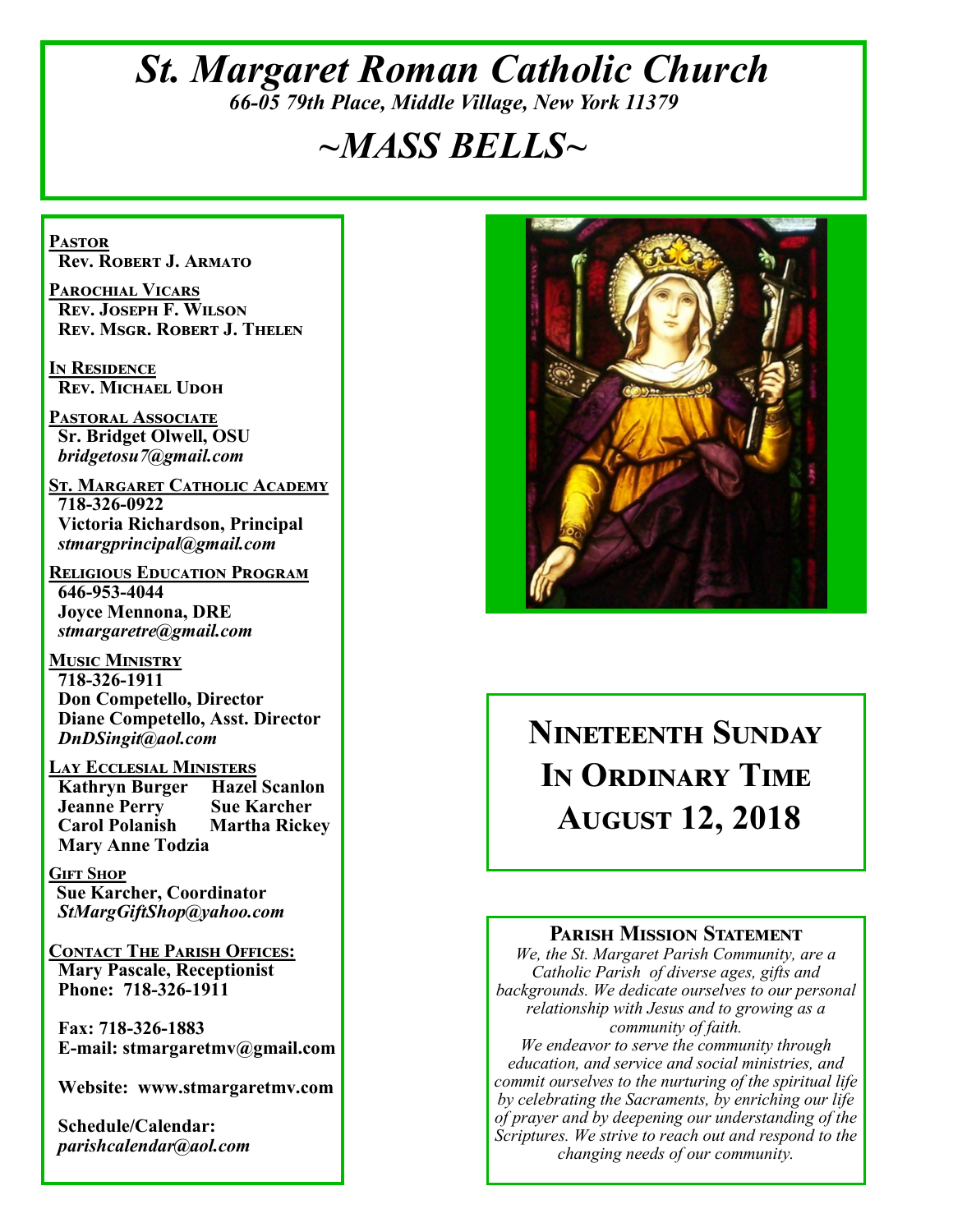# *MASSES FOR THE WEEK*

| SUN.                           | <b>AUGUST 12 - NINETEENTH SUNDAY</b><br><b>IN ORDINARY TIME</b>                                                                                                                                                                                                                  |
|--------------------------------|----------------------------------------------------------------------------------------------------------------------------------------------------------------------------------------------------------------------------------------------------------------------------------|
| 7:30<br>9:00                   | Delia & Thomas Waters<br>Il Popolo della Parocchia/Daniele Bussa/<br>Caterina Garofalo/Raffaele DeCapite/Carlo e                                                                                                                                                                 |
| 10:30                          | Maria Albano/Rosa e Giuseppe DiSclafani/<br>Liv/Dcd. Members Knight of Columbus,                                                                                                                                                                                                 |
| <b>NOON</b><br>5:00PM          | <b>Cardinal Spellman Council</b><br>Fire Lt. Kevin J. & William Pfeifer<br><b>Trudy Kliche</b>                                                                                                                                                                                   |
| MON.                           | <b>AUGUST 13 - STS, PONTIAN/</b><br><b>HIPPOLYTUS</b>                                                                                                                                                                                                                            |
| 7:00<br>9:00                   | Msgr. Henry P. Kunig<br>Philip & Leonardo Curatolo                                                                                                                                                                                                                               |
| TUE.<br>7:00<br>9:00<br>5:00PM | <b>AUGUST 14 - ST. MAXIMILIAN KOLBE</b><br>Kevin Rooney<br>Margaret & Louis Hegener<br>Anthony Santora/Nancy Gardini                                                                                                                                                             |
| WED.                           | <b>AUGUST 15 - THE ASSUMPTION OF THE</b><br><b>BLESSED VIRGIN MARY</b>                                                                                                                                                                                                           |
| 7:00<br>9:00<br>7:30PM         | <b>HOLY DAY OF OBLIGATION</b><br>Stanislawa Krzewski<br>People of the Parish<br>Ann & Nicholas Penna/Anthony Bencivengo                                                                                                                                                          |
| THU.<br>7:00<br>9:00           | <b>AUGUST 16 - ST. STEPHEN</b><br>Henryk Chrostowski<br><b>Catherine Repp</b>                                                                                                                                                                                                    |
| FRI.<br>7:00<br>9:00           | <b>AUGUST 17 - WEEKDAY</b><br>Sr. Anne Werner, D.W.<br>Dorothy Keehner                                                                                                                                                                                                           |
| SAT.<br>9:00<br>11:45          | <b>AUGUST 18 - WEEKDAY</b><br><b>COLLECTIVE: Vittorio Grillo</b><br><b>MONTHLY MEMORIAL MASS: Rosemarie</b><br>Salair/Michael DiPietro/Rosemary Fantry/<br>Amelia Ferraro/Christel Kopping/                                                                                      |
|                                | 5:00PM Agustin Macay                                                                                                                                                                                                                                                             |
| SUN.                           | <b>AUGUST 19 - TWENTIETH SUNDAY IN</b><br><b>ORDINARY TIME</b>                                                                                                                                                                                                                   |
| 7:30<br>9:00                   | People of the Parish<br>Maria SS del Soccorso/Filippo e Leonardo<br>Curatolo e de funti della famiglia/Vincenzo,<br>Maria e Salvatore Palmeri/Antonino<br>Catalano/Giuseppe Bongiorno/Maria e<br>Calogero Ciaccio/Gandolfa e Giovanni<br>Musca/Jenny Petrocelli/Domenico Laudani |
| 10:30                          | <b>Eric Kraemer</b>                                                                                                                                                                                                                                                              |

NOON Robert Levine

5:00PM Elizabeth Farias/Maria & Antonia Cacciatore

# **PARISH INFORMATION**

**If you're not registered, please visit the Rectory office, which is open from Monday through Friday, 9 am to noon and 1 pm to 7:30 pm.**

**CONFESSIONS** - Saturday, 4-4:45 pm or by appointment with a priest.

**NOVENA** to Our Lady of the Miraculous Medal Mondays after the 9am Mass.

**MORNING PRAYER** daily from Monday through Friday at 8:45 am.

**BAPTISMS** take place on the 1st and 3rd Sundays of the month. Please call the rectory for an appointment and to register your child.

**WEDDINGS MUST** be scheduled at least six months in advance by appointment with a priest or a deacon. Please call the rectory office. For marriage preparation information visit www.pre-cana.org.

**THE BEREAVEMENT GROUP** will continue to meet on the 1st and 3rd Thursday of the month at 10 am in the Convent meeting room.

**THE ENGLISH CHOIR** rehearses on Tuesday, at 7 pm in the Church. Tenors and baritones needed!

**IL CORO ITALIANO** prattica ogni Domenica prima della Messa Italiana.

**THE YOUTH CHOIR** rehearses on Thursday, from 6-7 pm in the Church. For more info, DnDsingit@aol.com

**BOY SCOUT TROOP #119** meets on Tuesdays from 7:15-9 pm in the Parish Hall. New members are welcome, age 10 1/2 & up. Call Mr. Krzewski, 718-894-4099.

**CUB PACK #119** meets on Mondays from 7-8:30 pm in the Parish Hall. New members welcome, age 6 to 10-1/2. Call Mr. Krzewski, 718-894-4099.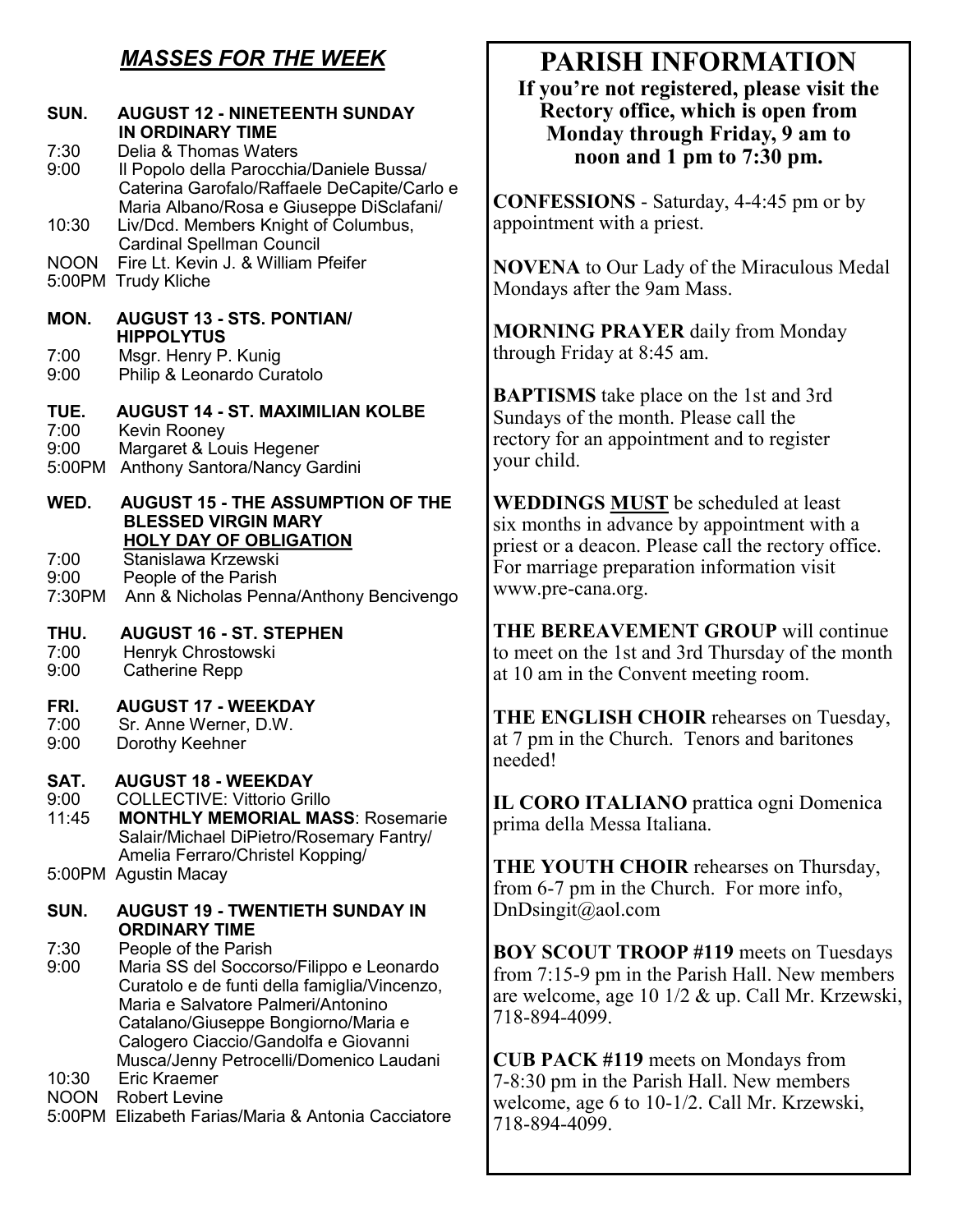# PLEASE PRAY FOR OUR SICK

Karen Guarascio, Connie Faccibene, Eileen Hinrichs, Linda Frazier, Cari Ann Falk-LoBello, Glen Falk, Ronald Frazier, John Downer, Robert Sabini, Lee Falk, Scott White, Baby McKinley Kelleher, Sean Harrison, Justin James Quirke, Elizabeth Ott, Marion Caracciola, Baby Keila Mary Champoli, The Ferrugio Family, Sandra Slattery, Richard Santangelo, Joseph Simon, James Taylor, James Leung, Dr. Joan Virostko, Alfie Poje, Margaret Cosentino, Ann Pompeo, Gloria Mojica, Larry Dumbra, Bob Marvin, Joseph O'Brien, Katie Bryzgornia, Daniel Fox, Domenica Millitello, Caterina D'Anna, Evelyn Mojica, Immaculate Marge D'Elia, Carol Arevalo, Jim O'Driscoll, Victoria Lippolis, Mary Rigovich, Matteo Sabini, Charles Schaaf, Alvaro Andres Gonzalez, Luis Sanchez, Billy Gillespie, Salvatore Locascio, George McGarry, Cathie Greulich, Anthony Bruno Charles G. Krzewski, John Wert, Joseph Stubbs, Bob & Karen Schaefer, Michael Hirst, Mary Harrison, John Murphy, Anne McGinnis, Richard Santangelo,

*The names will remain for 3 months, please call 718-326-1911 and ask for continued prayers.*

#### **Prayer Requests**

**Pray for vocations to the Priesthood and Religious Life. Please pray for our men and women from our Parish serving in the defense of our country: Lt. Col. Thomas Frohnhoefer Sgt. Robert A. Domenici** 



#### *WE RECALL OUR BELOVED DECEASED*

*Especially, Lynn Papapietro, May they rest in Christ's Peace!*

## *MEMORIALS*

#### *WINE & HOST THIS WEEK*

*are offered in memory of Augie DeSimone at the request of Mr. & Mrs. Thomas Columbia.* 

#### *SANCTUARY LAMP & ALTAR CANDLES THIS WEEK*

*are offered in memory of Helen Dowdle at the request of Your 87 Family.*

#### *TABERNACLE LAMP THIS WEEK*

*is lit in memory of Helen Dowdle at the request of Your 87 Family.*

# **TODAY'S READINGS**

#### *Nineteenth Sunday in Ordinary Time*

1 Kgs 19:4-8 Ps 34:2-3, 4-5, 6-7, 8-9 Eph 4:30-5:2  $J_n$  6:41-51

# **READINGS FOR THE WEEK**

Monday: Ez 1:2-5, 24-28c Ps 148:1-2, 11-12, 13-14 Mt 17:22-27

Tuesday: Ez 2:8-3:4 Ps 119:14, 24, 72, 103, 111, 131 Mt 18:1-5, 10, 12-14

Sunday: Prv 9:1-6

Wednesday: Rv 11:19a; 12:1-6a, 10ab Ps 45:10, 11, 12, 16

1 Cor 15:20-27 Lk 1:39-56 Thursday: Ez 12:1-12

Ps 78:56-57, 58-59, 61-62 Mt 18:21-19:1

Friday: Ez 16:1-15, 60, 63 Is 12:2-3, 4bcd, 5-6 Mt 19:3-12

Saturday: Ez 18:1-10, 13b, 30-32 Ps 51:12-13, 14-15, 18-19; Mt 19:13-15

> Ps 34:2-3, 10-11, 12-13, 14-15 Eph 5:15-20 Jn 6:51-58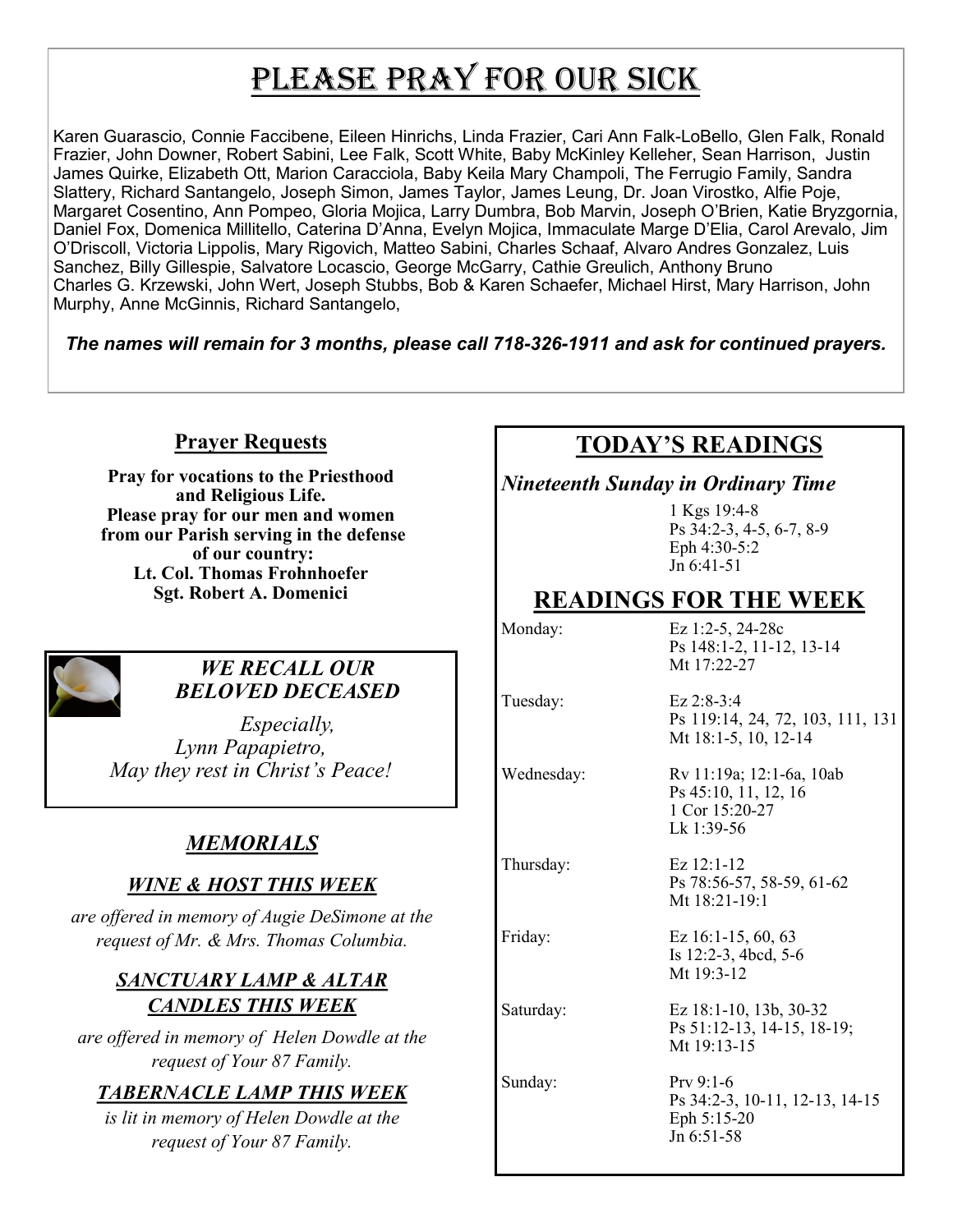

**(A SIX WEEK PROGRAM) The last Season of ARISE Why join a small group? To know God better To grow spiritually To meet new people To talk about God To improve ourselves To be rejuvenated Check out the weekly bulletin for Further details Season 5 sign-up is September 9th and 16th**

## **PLEASE TAKE NOTE . . .**

The English Choir will resume rehearsals on Tuesday, August 28th at 7pm in the Church. New members are always welcome, especially tenors and baritones!

#### **PARISH REGISTRATION**

 Very often, people come to the Rectory asking for a certificate or letter attesting to their being active members of our Parish. That's hard for us to do, if there is no record of their being registered.

 All families worshiping here at St. Margaret's are encouraged to register with the Rectory Offices. All you have to do is complete the following information and drop it into the collection basket. We'll take it from there.

 $\mathcal{L}_\text{max}$ 

Name:

Address: \_\_\_\_\_\_\_\_\_\_\_\_\_\_\_\_\_\_\_\_\_\_\_\_\_\_\_\_\_

Phone #:  $($  )- -

#### **ANNUAL CATHOLIC APPEAL**

 Thanks to the **224 families** who have contributed toward the *2018 Annual Catholic Appeal!* We are now at **\$65,792 in pledges,**  which is **94.8% of our goal of \$69,365.** 

 We still have **\$3,573 to go.** Most of our families have yet to respond, which is rather sad. Whether your gift is large or small, *every family's donation helps.* Please *SUPPORT YOUR PARISH* with whatever you can give. You have until the end of the year to finalize your payment.

#### **RELIGIOUS EDUCATION REGISTRATION**

is ongoing and available online at **www.stmargaret.com** under religious education. As previously announced, Grades 1-3 will meet on Tuesday from 4:15 - 5:15pm, grades 4-6 will meet on Wednesday from 4:15 - 5:15pm, and grades 7&8 will meet on Wednesday from 7-8pm, all classes will be held in the school. New registrants are asked to provide a copy of the child's Baptismal certificate. If you prefer to register in person, please e-mail **stmargaretre@gmail.com**

#### **SUMMER MASS SCHEDULE**

 Our full Mass schedule will remain unchanged during August. **Please remember to dress appropriately and modestly** out of respect for our Lord and one another. The A/C will be on; we don't want anyone catching cold for lack of clothing.

> **SAVE THE DATE . . . FOR OKTOBERFEST!! SATURDAY, OCTOBER 20TH DETAILS WILL FOLLOW**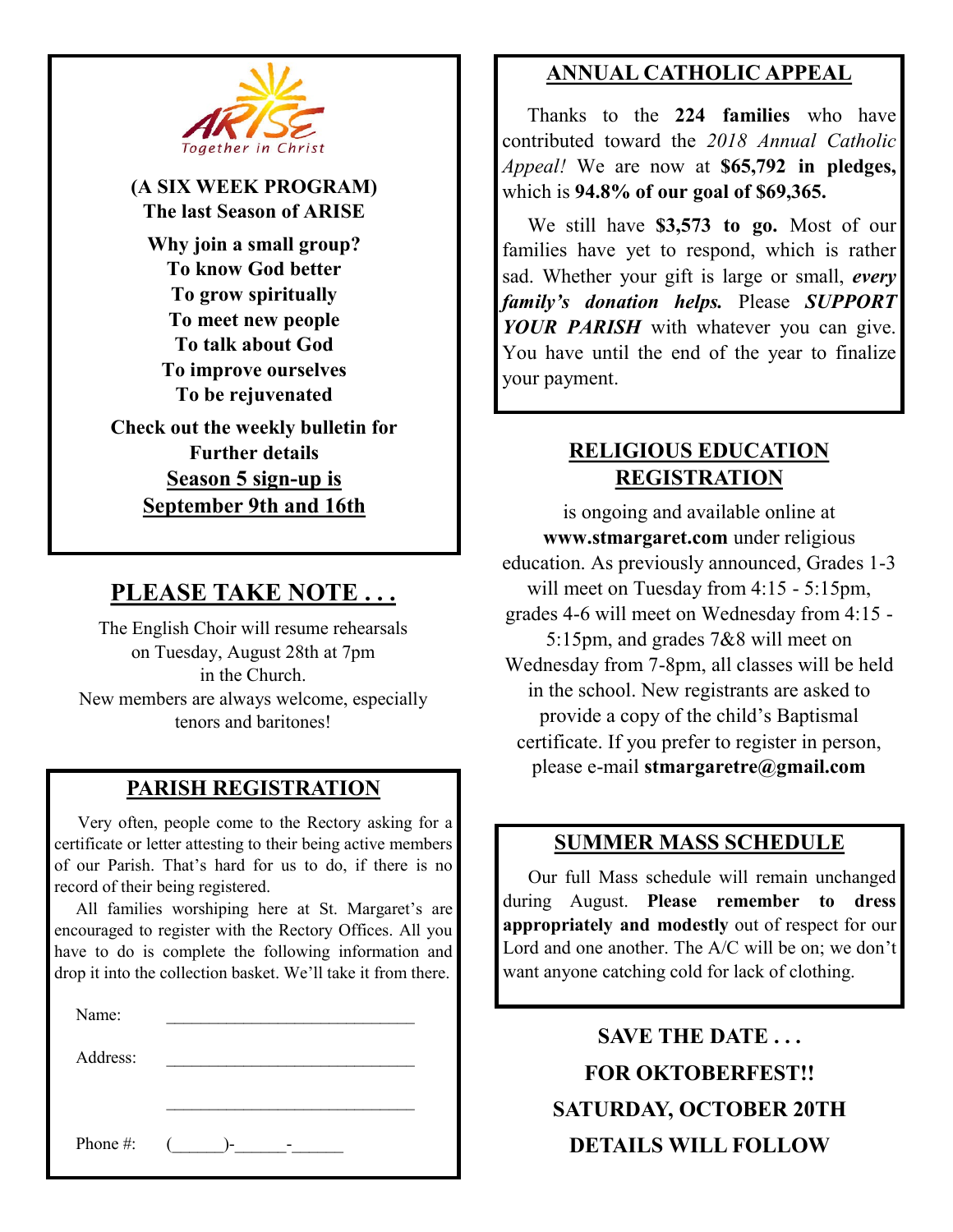

## *FROM THE ACADEMY*

We look forward to the opening of the 2018-2019 school year on Wednesday, September 5th for Kindergarten to Grade 8. Early bird begins Thursday, September 6th in cafeteria from 7Am-7:30 AM. Mark your calendar for our Meet the Teacher Orientation for K-Gr. 8 on Thursday, September 13th at 7 PM. We have a few spots still available! Contact Ms. Richardson at stmargprincipal@gmail.com. We have many great programs to offer, including our newly added STEM lab and Repole Tech Center. Our Little Angels Mommy and Me program will begin the beginning in October. Call the school office for info.

# **T.A.C.H.S. PREP. PROGRAM**

#### **Msgr. McClancy Memorial H.S.**

Beginning September 8th, for the first seven Saturdays. For more information contact Ms. Rocco, **718-898-3800, ext. 3.**

## **MEMORIALS AVAILABLE**

Many memorials for altar lamps, sanctuary lamps, and bread and wine are still available throughout the remainder of this year.

 Also, while we no longer celebrate private memorial Masses, families who wish to have an annual or "month's mind" Mass offered for a loved one can join in the memorial Mass celebrated each month for the repose of the souls of those buried from our church during the preceding month. Call the Rectory Offices to make the arrangements. The next memorial Mass will be celebrated at 11:45am Saturday, August 18.

 **The 2019 Mass Book will open shortly. Details and directions for requesting Masses and memorials will appear in upcoming** *Mass Bells.* 



**THE ST. VINCENT dePAUL FOOD PANTRY** is located at 66-25 79 Place Middle Village, NY

#### **The pantry is open on WEDNESDAY AND SATURDAY from 10am to 12 Noon.**

*Thank you for your very generous support of the "Urgent" need for food. The shelves are comfortably full and we look forward to better serving our less fortunate families. Always in short supply are coffee, bottled juice, mayo, peanut butter and jelly.*



#### **PLEASE HELP! EMERGENCY BLOOD DRIVE 2 FREE METS TICKETS**

 The New York Blood Center has notified us that during these summer months, the New York area is experiencing an emergency blood shortage. To help alleviate this shortage, St. Margaret's has been asked to sponsor an **EMERGENCY BLOOD DRIVE.** It will be held on **SUNDAY, AUGUST 12TH from 9am to 3pm in the Parish Hall**. *As a special thank you, all donors that day will receive 2 tickets to a New York Mets game.*

 Each blood donation will save up to 3 people's lives, and most of the donated blood will stay right here in the New York area. In order to donate, you must be at least 16 years old, weigh at least 110lbs., feel well on the day of the drive, and have one form of identification. If you want to help save lives, please come to the drive. If you cannot donate, please tell someone else about this very important blood drive.

For more information and/or to make a blood donation appointment, please e-mail **parishcalendar@aol.com**

# **PLEASE COME! TOGETHER WE CAN MAKE A DIFFERENCE!**